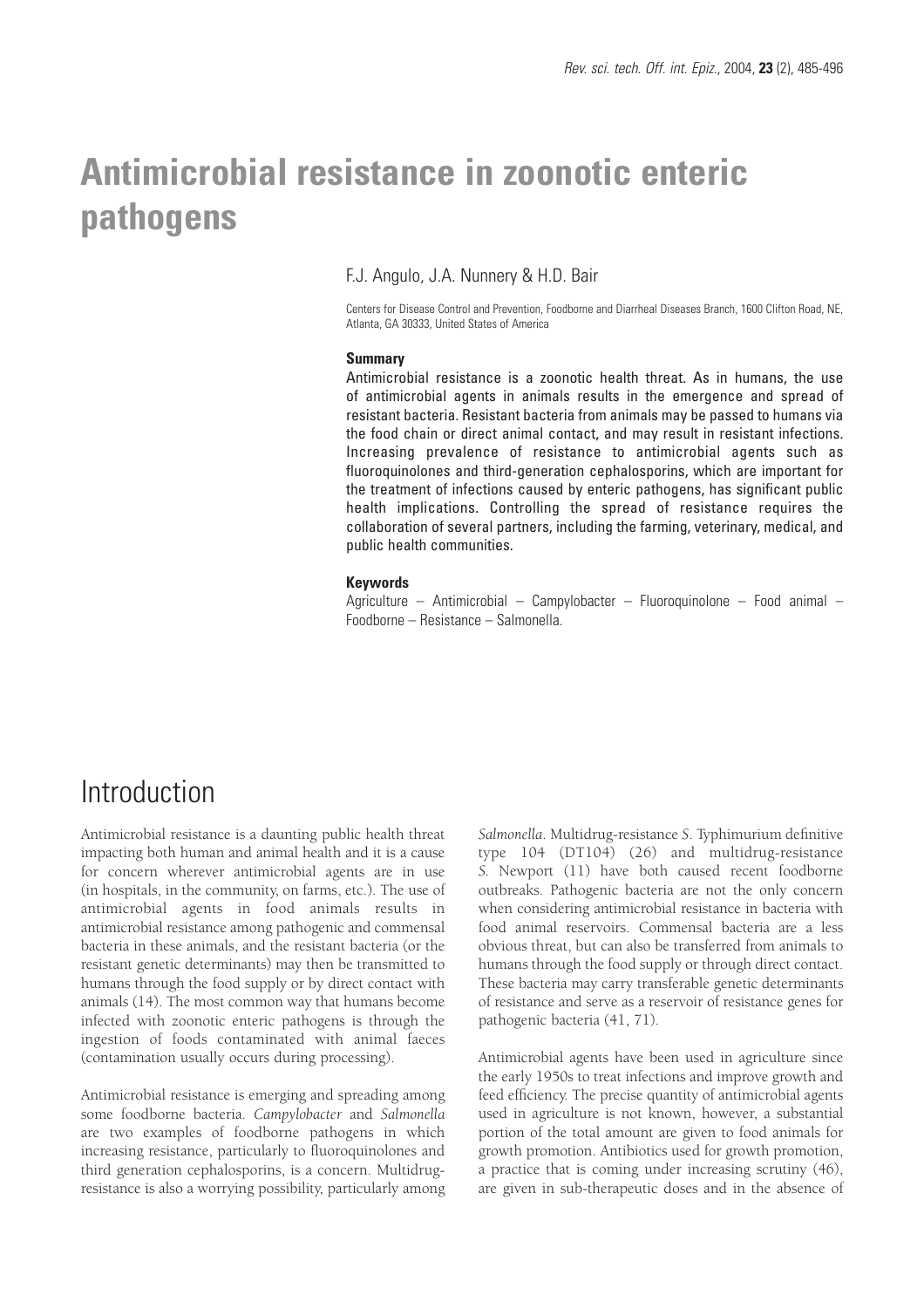disease. The World Health Organization (WHO), following consultations in 1997 and 1999, has recommended that the use of antimicrobial growth promoters that belong to classes of antimicrobial agents used in humans be discontinued (80, 82). The same recommendation was made by the Institute of Medicine in the United States of America (USA) in 2003 (34).

Several European countries have taken steps toward this goal. Due to consumer concerns about antimicrobial resistance, farmers in Denmark voluntarily stopped using antimicrobial agents as growth promoters in 1999 (1). This voluntary action has reduced the annual total volume of antimicrobial agents used in food animals in Denmark by 60% (from 206 metric tons [MT] in 1996 to 81 MT in 2001) (17, 65). In 2001, the European Union (EU) banned farmers from using antimicrobial agents related to human medicine for growth promotion (19). Drugs which were banned include avoparcin, tylosin, spiramycin, bacitracin, and virginiamycin (19). The Health Ministries in the EU have also recently agreed to discontinue the use of all remaining antimicrobial growth promoters (20).

In Denmark, studies performed in the broiler chicken industry to investigate the result of their action to remove antimicrobial growth promoters have shown no negative consequence for farm profits or animal health (84). Similar conclusions were reported in fattening pigs, although an increase in diarrhoea in weaned piglets required other interventions, such as a change in feeding and weaning procedures (84). In Sweden, all use of antimicrobial agents as growth promoters was banned in 1986, decreasing their total usage by 55%, without long-term adverse effects on productivity. This demonstrates that it is possible to achieve competitive production results in the absence of antimicrobial growth promoters (27, 76). The discontinuation of antimicrobial growth promoters in these countries has been followed by a decrease in antimicrobialresistant bacteria in animals, food products, and humans (1, 6, 17, 38, 56, 73).

The agricultural use of antimicrobial agents related to those used in human medicine increases the likelihood that human bacterial pathogens with food animal reservoirs will develop resistance or cross-resistance to drugs approved for use in humans (62). In the USA, antimicrobial resistance is increasing in the foodborne pathogens *Salmonella* and *Campylobacter* (12). This limits the choice of therapeutic agents and increases the potential for treatment failures and adverse clinical outcomes (69). In addition, patients who are taking antimicrobial agents for any reason are at increased risk of acquiring antimicrobial-resistant foodborne infections (7, 8). If antimicrobial agents are to be effective in humans and food animals they must be used appropriately. While therapeutic use of antimicrobial agents in food animals is important for animal health, the long-term effectiveness of antimicrobial agents used in human medicine must be preserved. This report presents information on the frequency of resistant foodborne infections in the USA, reviews scientific evidence linking antimicrobial agent usage in agriculture to resistant foodborne infections in humans, and makes recommendations for measures to protect public health.

# Antimicrobial use in food animals

At least seventeen classes of antimicrobial agents are approved for growth promotion (also called improved feed efficiency) in the USA. These include tetracyclines, penicillins, macrolides, lincomycin (an analog of clindamycin) and virginiamycin (an analog of quinupristin/dalfopristin). To understand the human health consequences of the agricultural use of antimicrobial agents, evaluating the quantity of antimicrobial agents and how they are used in food animals in the USA is important. This issue was recently highlighted in a report by the General Accounting Office (25). Unfortunately, no public health reporting system exists for the quantity of antimicrobial agents used in food animals in the USA. The Animal Health Institute, which represents 80% of the companies that produce antimicrobial agents for animals in the USA, estimated that their member companies produced 8,200 MT of antimicrobial agents for use in food animals in the USA in 1998 (5). An alternative estimate was provided by the Union of Concerned Scientists (UCS) in 2001, which calculated that 14,000 MT of antimicrobial agents are used annually in food animals in the USA (46). According to UCS estimates, 93% (12,700 MT) of the antimicrobials used in agriculture are used in the absence of disease (46). The UCS also estimates that less than 1,400 MT of antimicrobial agents are used annually in humans in the USA (46). Though more precise data on the quantity and purpose (e.g. therapeutic versus growth promotion) of antimicrobial agents used in food animals are needed, these initial estimates provide some perspective on the large quantity of antimicrobial agents used in food animals in the USA.

The selective pressure exerted by the use of antimicrobial agents in food animals promotes the emergence and dissemination of antimicrobial-resistant bacteria: animal pathogens, human pathogens with food animal reservoirs, and commensal bacteria (14, 31, 32). These resistant bacteria may be transferred to humans either through the food supply or by direct contact with animals (37, 55, 79).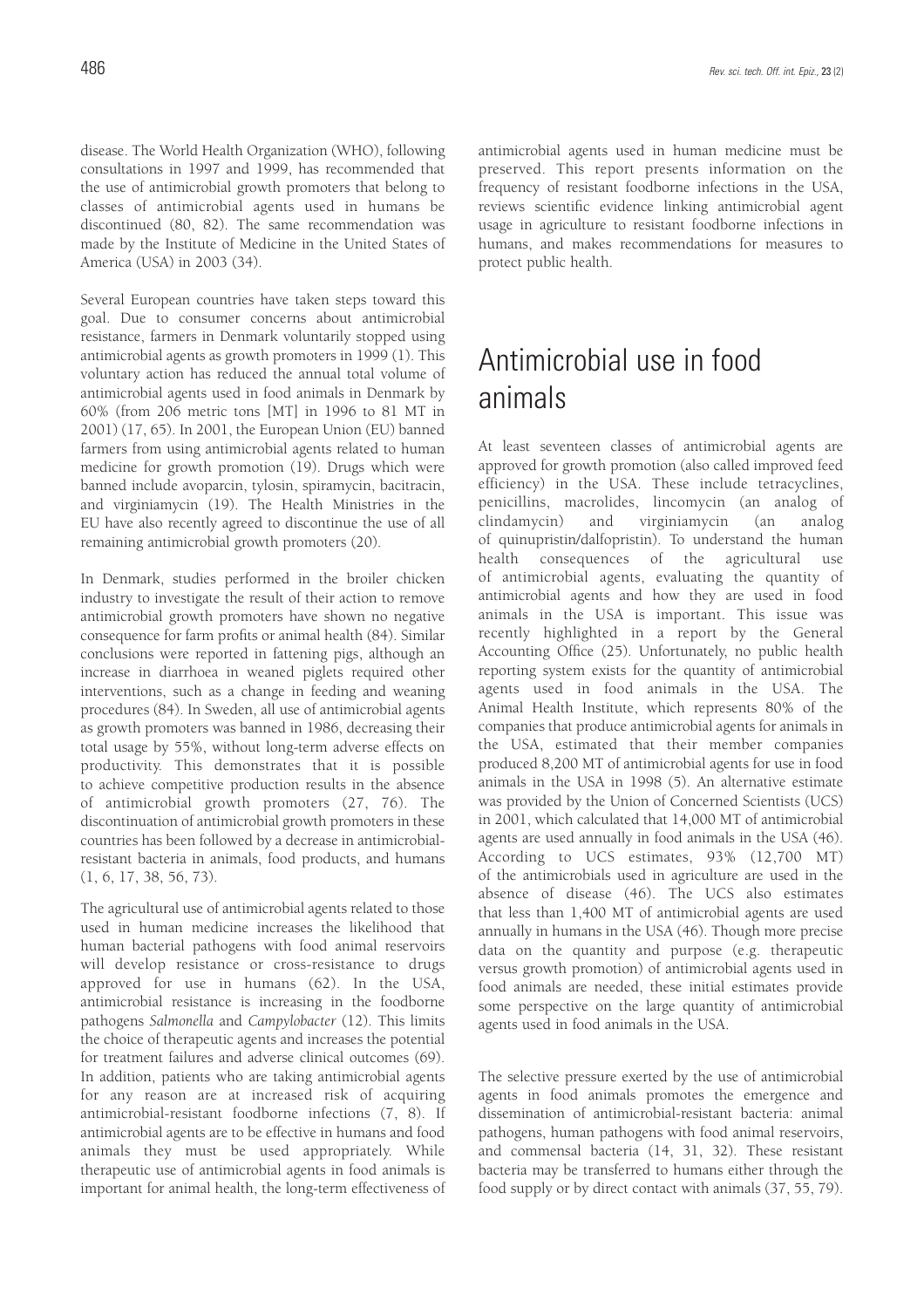# Commensal bacteria

If commensal bacteria, which are naturally occurring in the host, are exposed to antimicrobial agents, they may become resistant and be able to transfer resistance genes to pathogenic bacteria. Antimicrobial resistance in the commensal bacteria of humans and animals results largely from the selective pressure of antimicrobial agent use and reflects the genetic elements that may transfer to pathogens (33, 40, 49, 72).

Most resistant bacteria have mobile genetic elements such as R-plasmids and transposons that carry resistance genes. As the number of resistant commensal bacteria increases, the plasmid population becomes larger and may allow more frequent transfer of resistance to pathogenic bacteria such as *Salmonella* and *Shigella*. *Escherichia coli*, which is the predominant species in the normal aerobic faecal flora in humans and many animals, has demonstrated its ability to transfer genes coding for resistance to other species, including pathogenic bacteria (9, 13, 33, 52, 63, 68, 78). Recent studies have shown an emerging resistance in *E. coli* to third-generation cephalosporins. Winokur *et al.*, found 59 (16%) of 377 clinical *E. coli* isolates from cattle and swine and six (1%) of over 1,000 clinical human *E. coli* isolates collected in Iowa to be resistant to extended spectrum cephalosporins. The study identified identical CMY-2 genes, associated with multidrug-resistance and extended spectrum cephalosporin resistance, in resistant isolates from both humans and animals, suggesting that the gene coding for antimicrobial resistance was transferred between animals and humans (78).

Another example of potential animal-to-human transfer of resistant commensal bacteria is quinupristin/dalfopristinresistant *Enterococcus faecium*. Quinupristin/dalfopristin was approved for use in humans in the USA in 1999 for treatment of vancomycin-resistant *E. faecium* infections. However, virginiamycin, an analog of quinupristin/ dalfopristin, has been used as a growth promoter in food animals in the USA since 1974 (15, 58). A study conducted in 1998-1999, before the approval of quinupristin/dalfopristin use in humans, found quinupristin/dalfopristin-resistant *E. faecium* on 58% of chickens purchased in grocery stores from four different states (45). Additionally, quinupristin/dalfopristinresistant *E. faecium* was found in 1% of the stools from nonhospitalised persons who submitted a stool specimen to clinical laboratories. These findings suggest that virginiamycin use in chickens has created a large reservoir of quinupristin/dalfopristin-resistant *E. faecium* to which humans are commonly exposed. The use of quinupristin/dalfopristin in humans for the treatment of vancomycin-resistant *E. faecium* and other serious infections may contribute additional selective pressure. Similar data in Europe led the EU to ban the subtherapeutic use of virginiamycin in food animals in 1998 (75).

# Pathogenic bacteria

The transfer of resistant bacteria from food-producing animals to humans is most evident in human bacterial pathogens which have food animal sources, such as *Campylobacter*, which has reservoirs in chickens and turkeys (2, 67, 70), and *Salmonella*, which has important reservoirs in cattle, chickens, pigs, and turkeys (4, 47). Many countries have established national surveillance programmes to monitor antimicrobial resistance in foodborne enteric pathogens. In the USA, the National Antimicrobial Resistance Monitoring System (NARMS) for enteric bacteria was launched in 1996. The NARMS is a collaboration of several agencies including the Centers for Disease Control and Prevention, the USA Food and Drug Administration (FDA) – Center for Veterinary Medicine, several local health departments, and the health departments of all fifty states. In addition to NARMS, the Foodborne Diseases Active Surveillance Network (FoodNet) conducts population-based studies to estimate the burden and sources of specific foodborne diseases in ten states.

# **Campylobacter**

Since 1997, NARMS has monitored the prevalence of antimicrobial resistance among *C. jejuni*, the most common *Campylobacter* in the USA, and *C. coli* isolated from humans. In 1997, isolates from five sites were examined in the laboratory and twenty-eight (13%) of 217 *C. jejuni* and *C. coli* isolates were found to be resistant to ciprofloxacin, a fluoroquinolone (12). In 2001, surveillance expanded to nine sites and 75 (19%) of 384 *C. jejuni/coli* isolates proved to be resistant (12). This increase in the prevalence of ciprofloxacin resistance is statistically significant (95% confidence interval: 1.4, 4.1) (12). Between 1997 and 2001, resistance to tetracycline decreased from 47% to 41% and resistance to erythromycin remained at 2% among *C. jejuni/coli* (12). Interviews with patients with ciprofloxacin-resistant *Campylobacter* infections in 1998 and 1999 showed that most patients with ciprofloxacinresistant infections had not travelled outside the USA before their illness began (36), indicating that the infections were domestically acquired.

The emergence of fluoroquinolone resistance among domestically acquired *C. jejuni* and *C. coli* infections is an example of antimicrobial resistance resulting from the use of antimicrobial agents in food animals in the USA and the subsequent transfer via the food supply of resistant bacteria to humans. Figure 1 uses data adapted from a study in Minnesota and from NARMS surveillance statistics to depict the timeline of emergence of quinolone resistance in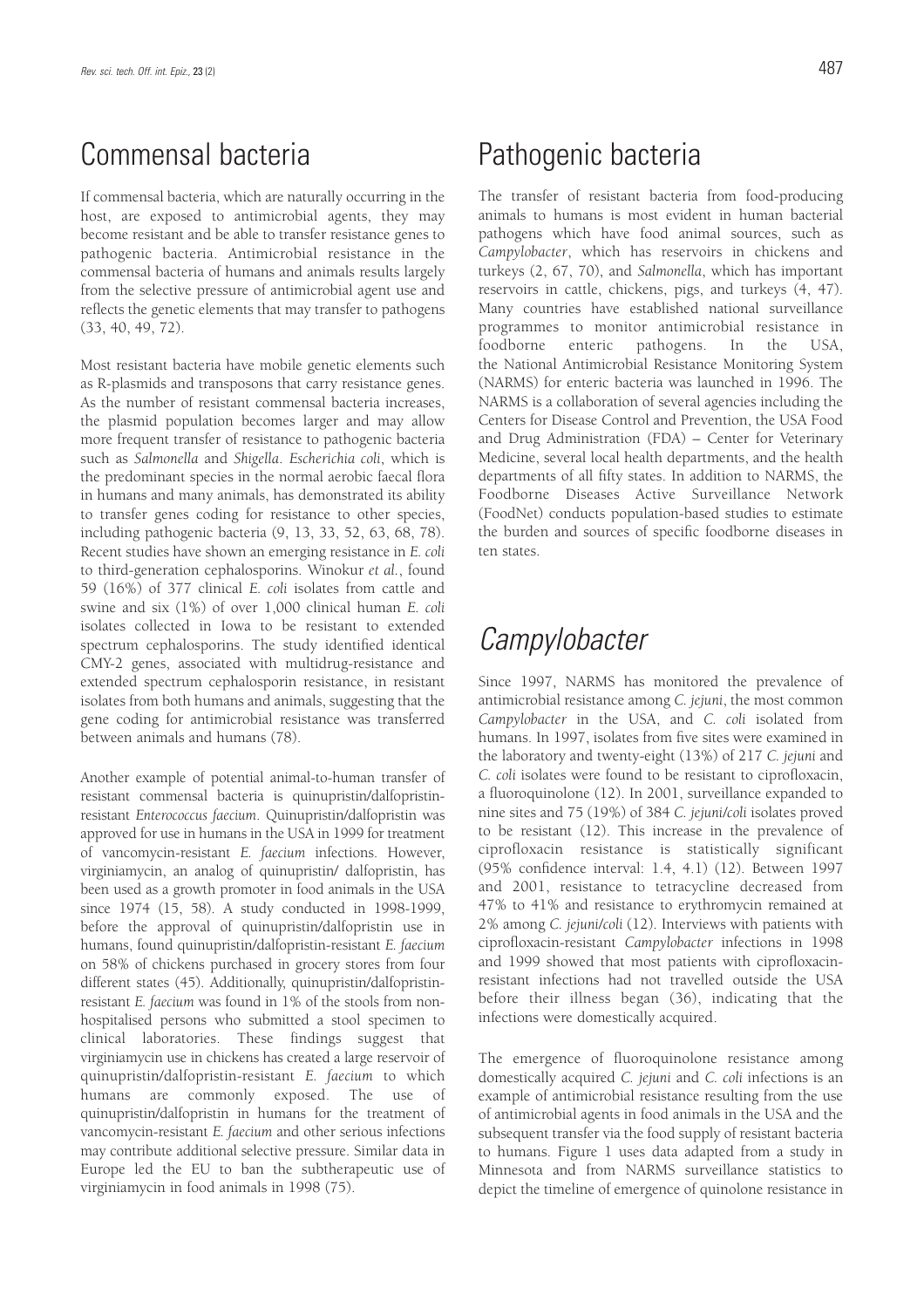human *Campylobacter* infections (29). Fluoroquinolones (e.g. ciprofloxacin) were approved for human medicine in 1986. A national survey of reported *C. jejuni* and *C. coli* cases conducted in sentinel counties between 1989 and 1990 found no *C. jejuni* or *C. coli* isolates from humans to be resistant to fluoroquinolones (12, 29). The NARMS surveillance data showed that the prevalence of fluoroquinolone-resistant *Campylobacter* had risen to 13% in 1997 and 19% in 2001 (12, 29). The first fluoroquinolones approved for use in food animals in the USA were sarafloxacin in 1995 and enrofloxacin in 1996. These fluoroquinolones were approved for the treatment of respiratory disease in chickens and turkeys. Experiments have demonstrated that ciprofloxacin resistance in *C. jejuni* evolves rapidly in chickens treated with these drugs (43).

*Campylobacter* that are resistant to fluoroquinolones are almost always resistant to an elemental quinolone, nalidixic acid. The study conducted in Minnesota reported that *C. jejuni* isolated from humans that were found to be resistant to nalidixic acid increased from 1% in 1992 to 10% in 1998. Many of the early resistant cases were associated with foreign travel (64), correlating to the use of fluoroquinolones in agriculture in other countries before it was used in the USA (81). Nalidixic acid-resistant *Campylobacter* infections that were domestically acquired increased significantly between 1996 and 1998 in Minnesota, a finding associated with the licensure of fluoroquinolones for use in poultry in the USA in 1995 (64). A comparison of molecular subtypes of isolates from

humans and domestic chicken products from retail stores in Minnesota showed a similarity between resistant *C. jejuni* strains from chickens and infections diagnosed in Minnesota residents (64). These data suggest that resistant infections in humans are acquired through the domestic food supply as well as from abroad.

In a case-control study of ciprofloxacin-resistant *Campylobacter* infections conducted in the FoodNet sites in 1998 and 1999, domestically acquired ciprofloxacinresistant *Campylobacter* cases were compared with healthy controls (36). Persons with ciprofloxacin-resistant *Campylobacter* infections were more likely to have eaten poultry cooked at a commercial establishment than were controls (36). Because chicken is not imported into the USA, this finding supports the hypothesis that poultry is an important source of domestically acquired ciprofloxacin-resistant *Campylobacter*. A risk assessment conducted by FDA concluded that the use of fluoroquinolones in chickens in the USA has compromised the treatment with fluoroquinolones of almost 10,000 people a year. This means that each year, thousands of people with *Campylobacter* infections who seek medical care are given fluoroquinolones for infections which are, unbeknownst to the health care worker, resistant to that class of antimicrobials (23). Based on the risk assessment and other evidence that use of fluoroquinolones in poultry has adverse human health consequences, the FDA proposed to withdraw approval of enrofloxacin for poultry in October 2000 (24). The administrative hearings



statistics from a study undertaken in Minnesota, 1992-1998

NARMS: statistics from the National Antimicrobial Resistance Monitoring System

#### **Fig. 1**

**Quinolone- and fluoroquinolone-resistant Campylobacter jejuni in the United States of America, 1982-2001** (29)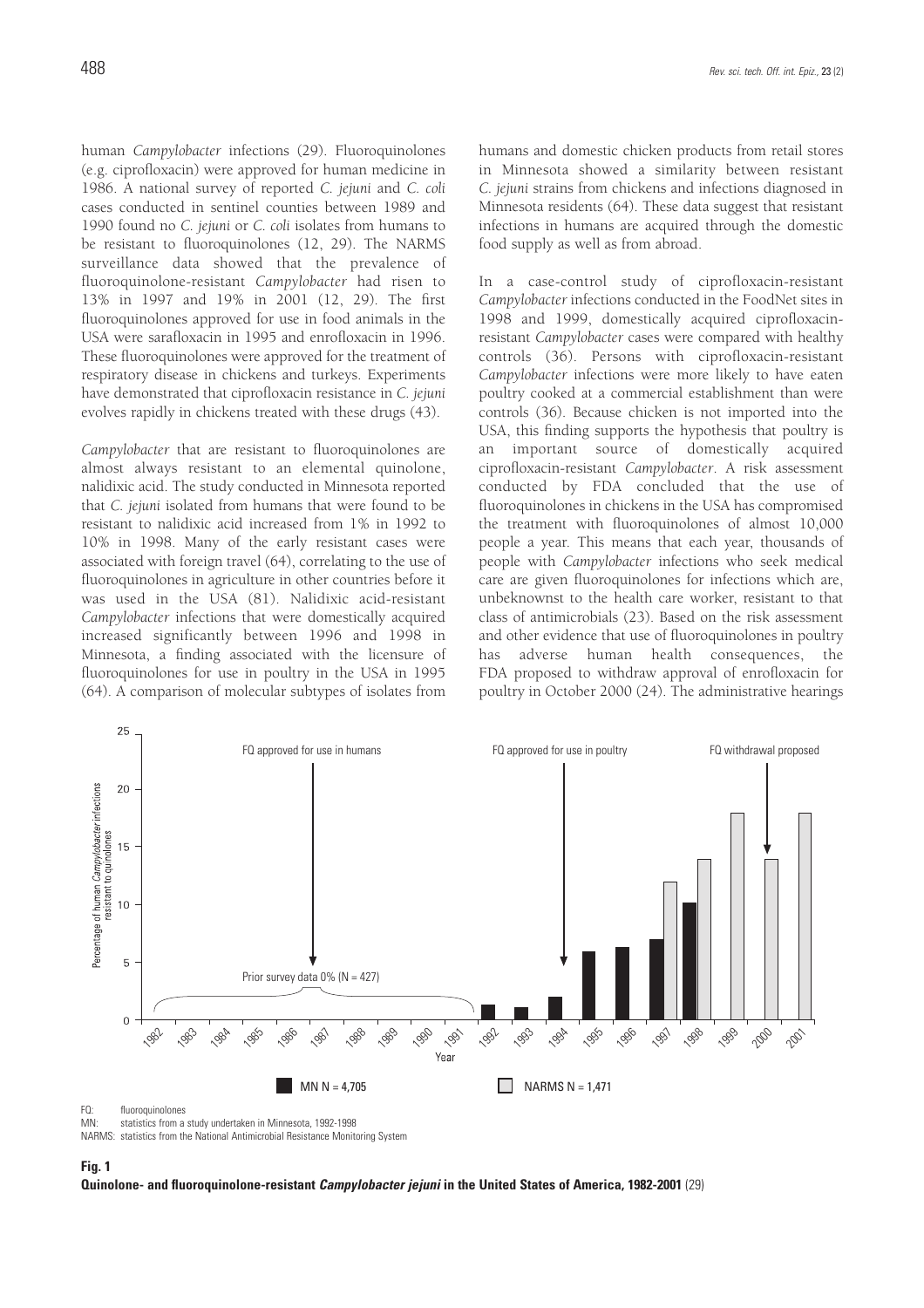on the FDA proposal – requested by the manufacturer of enrofloxacin for poultry – resulted in a decision by the administrative law judge to uphold the FDA proposal (24). The judge concluded that there was sufficient evidence provided by the FDA to show that use of enrofloxacin in poultry had resulted in fluoroquinolone-resistant *Campylobacter*, and that the resistance has been transmitted to humans with significant health consequences. The FDA Commissioner has yet to take a final decision.

# Salmonella

The National Antimicrobial Resistance Monitoring System has also been used to monitor the prevalence of antimicrobial resistance among non-Typhi *Salmonella* since 1996. In 1996, isolates from humans in 14 sites underwent laboratory examination, and 164 (11%) of 1,527 *Salmonella* isolates were resistant to  $\geq 5$  of the 14 antimicrobial agents tested (12). As of 2001, surveillance had expanded to 17 sites and 336 (15%) of 2,237 *Salmonella* isolates were resistant to  $\geq 5$  antimicrobial agents (12). In that same time period, resistance to ampicillin increased from 18% to 25% and trimethoprim-sulfamethoxazole resistance increased from 3% to 10% (12).

Third-generation cephalosporins, such as ceftriaxone, are commonly used for the treatment of invasive *Salmonella* infections in children because of their pharmacodynamic properties and low prevalence of resistance to these agents. Since fluoroquinolones are generally contraindicated in children, treatment options in children are limited and the potential emergence of ceftriaxone-resistant *Salmonella* is of concern. The first reported case of domesticallyacquired ceftriaxone-resistant *Salmonella* in the USA was in a twelve-year-old child in Nebraska (21). Before the child became ill, the father, a veterinarian, treated several cattle herds for illnesses due to culture-confirmed *Salmonella* infection. No information was available regarding which antimicrobial agents were used in the cattle. However, ceftriaxone-resistant and ceftriaxone-susceptible *Salmonella* serotype Typhimurium variant Copenhagen were isolated from the treated cattle. This is the same serotype isolated from the child. Ceftriaxone-resistant isolates from the child and one of the cows had similar pulse field gel electrophoresis or 'molecular fingerprint' patterns; the isolate from the child had two additional bands. The additional bands were subsequently determined to be from another plasmid, indicating that the *Salmonella* strains were apparently identical. It is likely that use of ceftiofur, a third-generation cephalosporin that is used in cattle and is related to ceftriaxone, contributed to the emergence of ceftriaxone resistance in this strain of *Salmonella* in cattle, which was subsequently transmitted to the child.

The ceftriaxone-resistant infection in the child in Nebraska was not an isolated event (18, 28). In 2001, the NARMS annual report recorded that the percentage of non-Typhi *Salmonella* isolates resistant to ceftriaxone increased from 0.1% in 1996 to 1.5% in 2001 (12). When patients from whom isolates were received in 1996-1998 were interviewed, few reported international travel, suggesting that most infections were domestically acquired (21). Furthermore, ceftriaxone resistance in most domestically acquired infections is due to an AmpC-type resistance gene (*bla*<sub>CMY-2</sub>), which resides on a plasmid. The discovery of a similar molecular mechanism of resistance among different *Salmonella* strains suggests that horizontal dissemination of a resistance determinant from one bacterial strain to another may be occurring (18). A 1999 study at the University of Iowa found multidrug-resistant, cephalosporin-resistant bovine, porcine and human *Salmonella* spp. isolates from the same geographical region. All human and animal resistant isolates encoded a CMY-2 AmpC-like protein (77).

The emergence of multidrug-resistant *Salmonella* serotype Typhimurium DT104 in the USA and other countries is an example of how a highly resistant clone of *Salmonella* has the ability to spread among animals and then to humans. Described in 1998 by Glynn *et al.*, the emergence of *S.* Typhimurium DT104 in the USA can be traced back to as early as 1985 (26). Although national surveillance data are lacking, available information indicates that *S.* Typhimurium DT104 ACSSuT spread among animals and then humans in the early 1990s (59). The prevalence of *S.* Typhimurium isolates with the ACSSuT pattern of resistance increased among human *S.* Typhimurium isolates collected in periodic surveys from 0.6% in 1979-1980 to 34% in 1996 (26). Among human *S.* Typhimurium isolates submitted to NARMS, the prevalence of the ACSSuT resistance pattern was 28% in both 1999 and 2000 and 30% in 2001 (12).

Another multidrug-resistant *Salmonella* that is becoming increasingly common is a strain of *S.* Newport. This emerging strain is resistant to at least ampicillin, chloramphenicol, streptomycin, sulfamethoxazle, tetracycline, amoxicillin/clavulanate, cephalothin, cefoxitin and ceftiofur, it possesses a decreased susceptibility to ceftriaxone (minimum inhibitory concentration [MIC]  $\geq 16$   $\mu$ g/ml), and is designated as 'Newport-MDRAmpC' (28). The strain combines the broad resistance spectrum seen in DT104 with an Amp-C determinant similar to that identified in the Nebraska child in 1998. According to the 2001 NARMS Annual Report (12), *S.* Newport was the third most common serotype of *Salmonella*, making up 9% of all *Salmonella* isolates received. Of these, a remarkable 25% were 'Newport-MDRAmpC' (12). Field investigations have demonstrated an association between human 'Newport-MDRAmpC'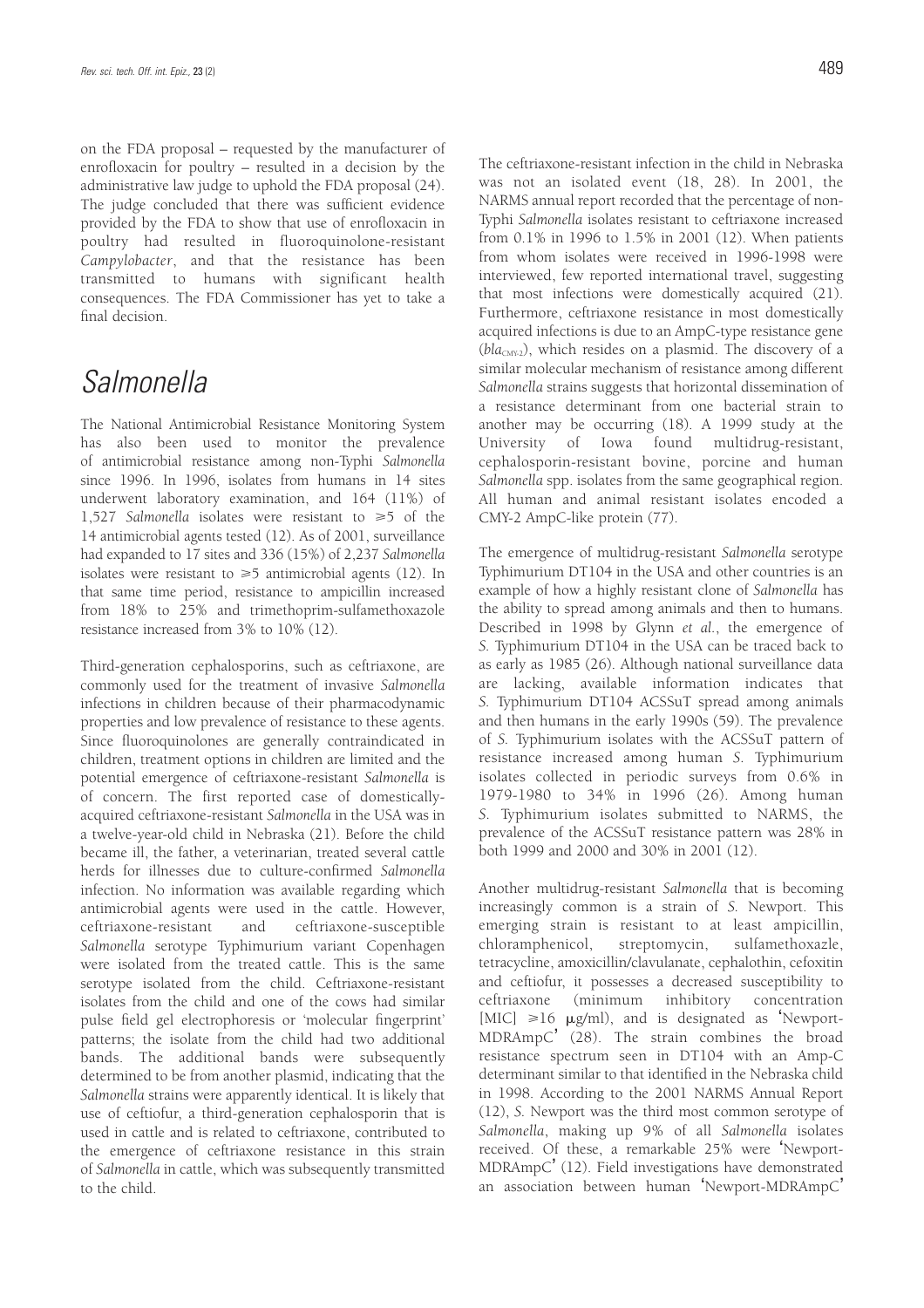infections and eating ground beef (11), drinking and eating unpasteurised dairy products, (42) and living on a dairy farm (28), suggesting that cattle are an important reservoir for 'Newport-MDRAmpC'.

In addition to fluoroquinolone-resistant *Campylobacter*, there is also the potential for an emergence of domestically acquired fluoroquinolone-resistant *Salmonella*. Fluoroquinolones are the most commonly used antimicrobial for the treatment of invasive *Salmonella* infections in adults (4). In 1996, <1% of non-Typhi *Salmonella* isolates collected by NARMS had a decreased susceptibility to ciprofloxacin  $(MIC \geq 0.25$   $\mu$ g/ml). In 2001, 3% of isolates had a decreased susceptibility to ciprofloxacin (12). The growing percentage of isolates with decreased susceptibility to ciprofloxacin among *Salmonella* infections is of immediate concern because isolates with a MIC $\geq$ 0.25  $\mu$ g/ml typically only require a single additional point mutation to become resistant (MIC>4  $\mu$ g/ml). Therefore, if the isolates with decreased susceptibility are exposed to continued selective pressure, they may develop resistance (50). Furthermore, patients infected with *Salmonella* strains with a decreased susceptibility to fluoroquinolones have responded poorly to treatment with that class of antimicrobials (4, 48). For these and other reasons, authors have suggested lowering the clinical breakpoint for determining that an infection is resistant to this antimicrobial agent (16).

There are currently only a limited number of fluoroquinolone-resistant *Salmonella* in the USA, and those that do exist appear to be related to foreign travel, more specifically, to persons hospitalised overseas, who then introduce fluoroquinolone-resistant *Salmonella* into hospitals and nursing homes when they return to the USA (54). Thus, the limited number of fluoroquinoloneresistant *Salmonella* infections isolated in the USA may have emerged in nosocomial settings, rather than agricultural ones.

# Clinical implications

The clinical implications of growing antimicrobial resistance among zoonotic enteric pathogens include increased enteric illness and more treatment failures. Increased severity of infections and higher mortality have also been associated with antimicrobial resistance in *Campylobacter* and *Salmonella* infections (51, 64, 74, 85). Increasing numbers of human infections of antimicrobial resistant foodborne pathogens occur due to an interaction between antimicrobial resistant *Salmonella* that are ingested, the native host flora, and antimicrobial treatment. Treatment for any reason may suppress normal protective flora, giving a temporary advantage to resistant bacteria if they are present. For example, taking an antimicrobial agent may lower the infectious dose of *Salmonella* that are already resistant to that antimicrobial agent (7, 8). Bohnhoff *et al.* showed in the early 1960s that the infectious dose of *Salmonella* in mice with an 'undisturbed' normal intestinal flora is about  $10^6$  organisms (10). When the normal flora were disturbed by administering streptomycin, the infectious dose for streptomycinresistant *Salmonella* decreased to only ten organisms. Analyses of antimicrobial resistant *Salmonella* outbreaks have demonstrated that concurrent exposure to antimicrobial agents can result in a larger number of cases than would have occurred if the outbreak had been caused by a sensitive strain (14). Studies of *Salmonella* outbreaks have shown that antimicrobial treatment in humans that precedes and is unrelated to the *Salmonella* infection can predispose humans to infection with either resistant (31, 61, 66) or susceptible *Salmonella* (57). In case-control studies of sporadic salmonellosis, previous treatment with an antimicrobial agent was a risk factor for contracting an antimicrobial-resistant infection (39, 44, 60). This antimicrobial treatment presumably occurred at, or after, the time of exposure.

Increasing antimicrobial resistance in foodborne pathogens may result in treatment failures, prolonged or more severe illness, increased hospitalisation, and increased mortality. As previously described, resistance is emerging to antimicrobial agents that are commonly used for the treatment of serious *Salmonella* infections; specifically fluoroquinolones in adults and extended-spectrum cephalosporins in patients of all ages. An example of probable treatment failures contributing to the death of patients was described by researchers in Denmark. Two patients with a multidrug-resistant *S.* Typhimurium DT104 infection died subsequent to treatment with fluoroquinolones. The infections were attributed to contaminated pork and traced back to a swine herd (55). The *Salmonella* isolates from both the human and pork samples had decreased susceptibility to fluoroquinolones, and the coroner determined that this was a contributing factor in the deaths of the two patients.

Increased severity of infection includes prolonged duration of illness, increased frequency of bloodstream infections, and increased hospitalisation. Studies have shown that fluoroquinolone-resistant *Campylobacter* infections result in a median duration of diarrhoea that was several days longer than that of fluoroquinolone-susceptible infections (51, 64). Increased frequency of hospitalisation has also been associated with antimicrobial resistant *Salmonella* infections both in outbreak circumstances and in sporadic infections (32, 74). A study of sporadic *Salmonella* infections in 1989 and 1990 found that patients with resistant infections were likely to be hospitalised more frequently and for longer periods than patients with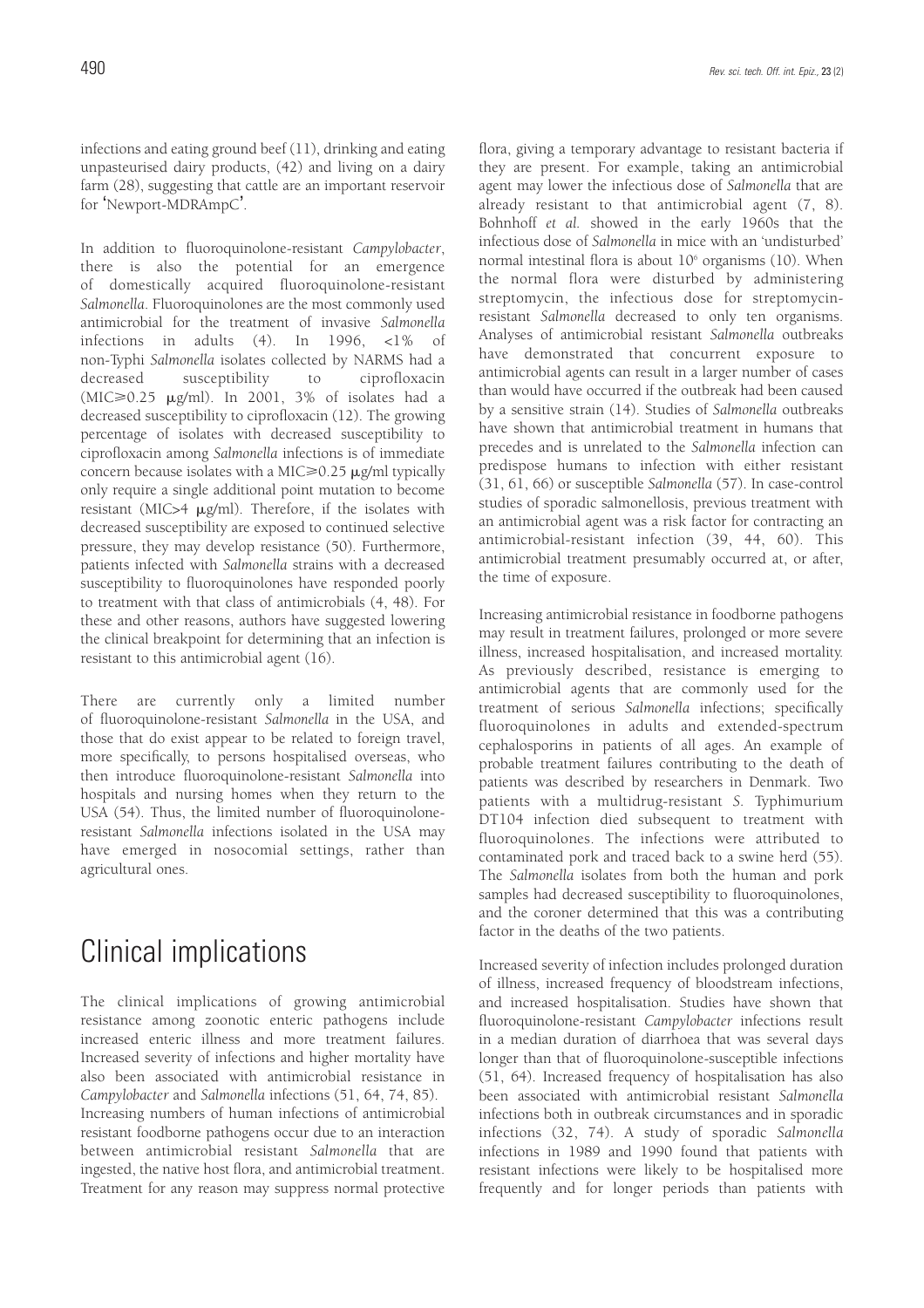susceptible infections (39). Additionally, a greater casefatality rate was associated with antimicrobial resistant *Salmonella* than with susceptible *Salmonella* in outbreaks from 1971 to 1983 (32). In Denmark, a study of cultureconfirmed *S.* Typhimurium and *Campylobacter* infections from 1995 to 2000 showed an increased likelihood of bloodstream infection or death in the 90 days following specimen collection in persons with nalidixic acid, fluoroquinolone, or erythromycin resistant infections (84). Patients diagnosed with culture-confirmed *S.* Typhimurium infection in Denmark between 1995 and 1999 were followed for a period of two years and were found to have a higher two-year mortality rate than the general population. Those persons with naladixic-acid resistant and multidrug-resistant infections had an even higher mortality rate than those with susceptible infections (30).

# Conclusion

Because antimicrobial resistance is increasing among many bacterial strains, it has become an important public health challenge. Several different intervention strategies can be employed to prevent transmission of resistance from animals to humans. For example, Denmark and Sweden's decision to reduce the use of antimicrobial agents with human analogues as growth promoters was associated with reduced antimicrobial resistance and decreased public health risks (27, 65, 76, 84). In order to continue decreasing the number of pathogens becoming resistant, partners from the farming, veterinary, medical and public health communities will need to work together to prevent the misuse and overuse of antimicrobials.

A workshop on non-human antimicrobial usage and antimicrobial resistance was held by the WHO, the Food and Agriculture Organization of the United Nations and the World Organisation for Animal Health (OIE) in Geneva, Switzerland, in December 2003 (85). This collaborative effort recognised the need for action in both national and international arenas. Recommendations called for the implementation of the WHO Global Principles for the Containment of Antimicrobial Resistance in Animals Intended for Foods and OIE guidelines on responsible and prudent antimicrobial use (53, 83). Among the recommendations of these organisations are a call for enhanced surveillance of resistance and antimicrobial use, which is recognised as being essential for evaluating and directing prevention efforts.

In the USA, collaborative federal actions to address antimicrobial resistance in agriculture are outlined in the Public Health Action Plan to Combat Antimicrobial Resistance, released in 2001 by an interagency task force (35). Action items in this plan include improved surveillance of antimicrobial drug use and resistance, research and education, and, as a top priority item, refining and implementing FDA Guidance for Industry #152. This Guidance document proposes a modified approval process for antimicrobials used in animals (22). It intends to ensure the human safety of antimicrobials used in animals by prioritising these drugs according to their importance in human medicine. The American Veterinary Medical Association has promoted the education of veterinarians regarding the appropriate use of antimicrobial agents with published guidelines for their use (3).

The widespread use of antimicrobial agents in food animals is associated with increasing antimicrobial resistance in foodborne pathogens and subsequent multidrug-resistant bacterial infections in humans. Resistant pathogens may complicate treatment and may result in severe illness or death. To address this public health problem, inappropriate use of antimicrobial agents in food animals and humans must be reduced. Guidelines for achieving this goal are already in place, but these guidelines must be well promoted among the veterinary and public health communities, because they will only be effective if they are stringently adhered to by professionals in both sectors.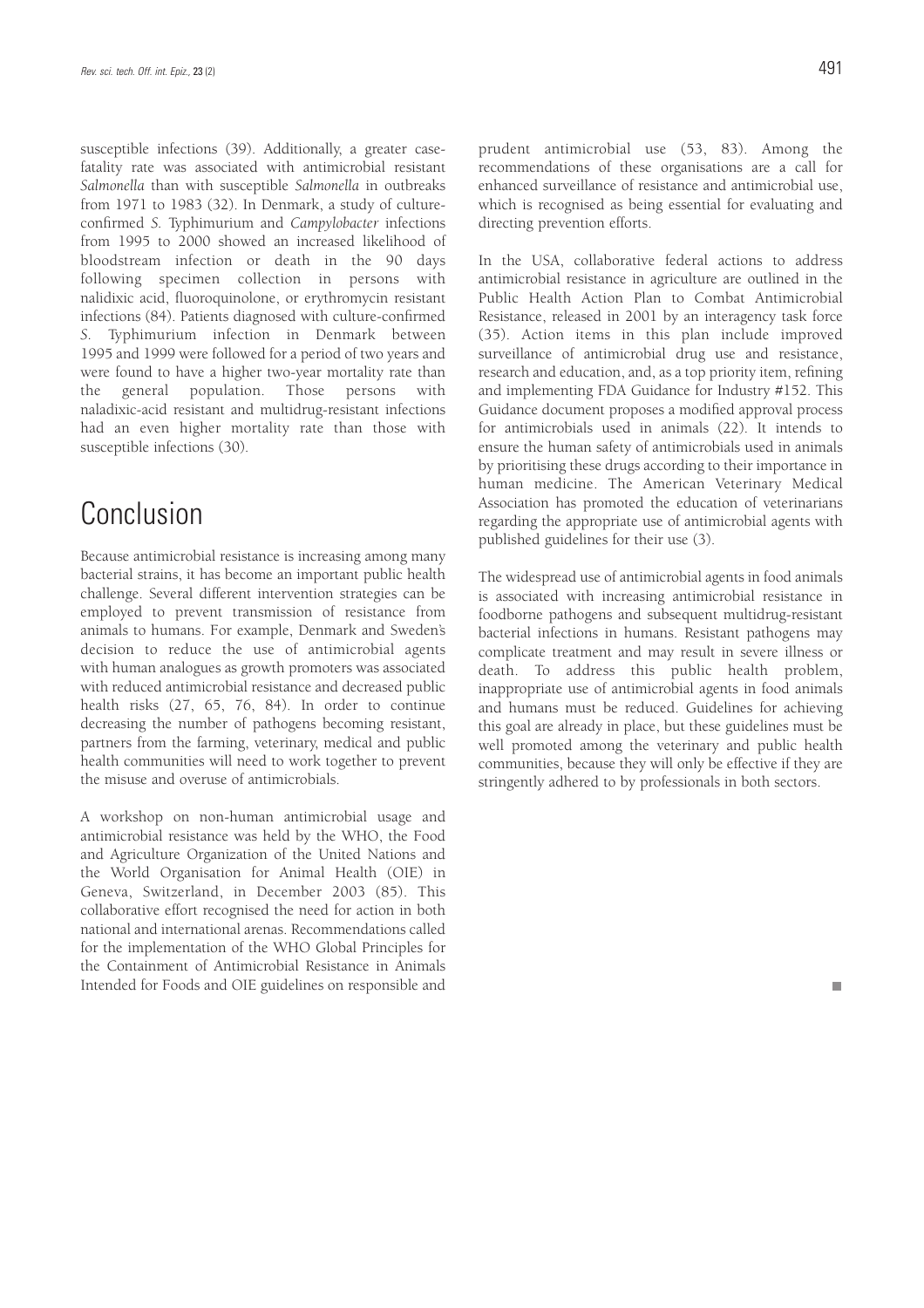## **L'antibiorésistance des agents pathogènes zoonotiques entériques**

F.J. Angulo, J.A. Nunnery & H.D. Bair

### **Résumé**

L'antibiorésistance constitue une menace sanitaire zoonotique. Comme en médecine humaine, l'utilisation d'agents antimicrobiens chez les animaux provoque l'apparition et la propagation de bactéries résistantes. Celles-ci peuvent se transmettre à l'homme par la chaîne alimentaire ou par contact direct, et entraîner des infections résistantes aux antibiotiques. La prévalence croissante de la résistance à certains agents antimicrobiens, comme les fluoroquinolones et les céphalosporines de troisième génération, a de sérieuses implications pour la santé publique, dans la mesure où ils jouent un rôle de premier plan dans le traitement des infections d'origine entérique. Les mesures destinées à contrôler la progression de cette résistance requièrent la collaboration de plusieurs partenaires, soit les éleveurs, les vétérinaires, les médecins et les autorités de santé publique.

### **Mots-clés**

Agriculture – Animal destiné à la consommation humaine – Antimicrobien – Campylobacter – Fluoroquinolone – Résistance – Salmonella – Transmission par les aliments.

п

# **Resistencia a los antimicrobianos en patógenos intestinales zoonóticos**

F.J. Angulo, J.A. Nunnery & H.D. Bair

### **Resumen**

La resistencia a los antimicrobianos constituye una amenaza sanitaria zoonótica. En los animales, al igual que en el hombre, el uso de productos antimicrobianos conduce a la aparición y diseminación de bacterias resistentes. Éstas pueden transmitirse de los animales al ser humano por vía alimentaria o contacto directo y dar lugar a infecciones resistentes. La creciente prevalencia de patógenos resistentes a antimicrobianos como las fluoroquinolonas o las cefalosporinas de tercera generación, importantes para tratar infecciones causadas por patógenos intestinales, tiene notables repercusiones en materia de salud pública. Para impedir que esas resistencias sigan extendiéndose es necesaria la colaboración entre distintas profesiones: productores, veterinarios, médicos y especialistas en salud pública.

### **Palabras clave**

Agricultura – Animal para consumo humano – Antimicrobiano – Campylobacter – Fluoroquinolona – Resistencia – Salmonella – Transmisión por vía alimentaria. п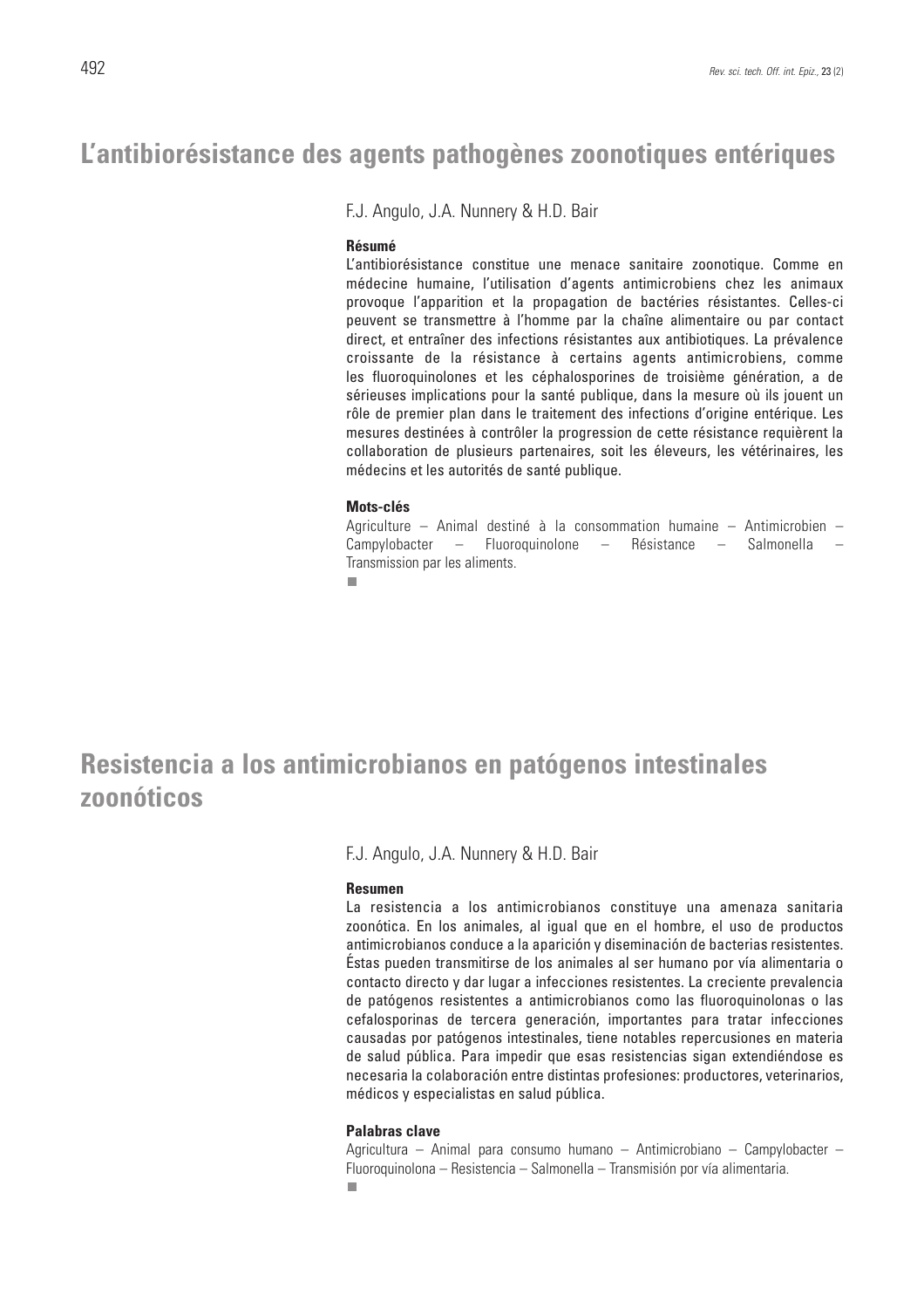# **References**

- 1. Aarestrup F.M., Seyfarth A.M., Emborg H.D., Pedersen K., Hendriksen R.S. & Bager F. (2001). – Effect of abolishment of the use of antimicrobial agents for growth promotion on occurrence of antimicrobial resistance in fecal enterococci from food animals in Denmark. *Antimicrob. Agents Chemother.,* **45** (7), 2054-2059.
- 2. Altekruse S.F., Stern N.J., Fields P.I. & Swerdlow D.L. (1999). – *Campylobacter jejuni* – an emerging foodborne pathogen. *Emerg. infect. Dis.,* **5** (1), 28-35.
- 3. American Veterinary Medical Association (2004). Judicious Therapeutic Use of Antimicrobials. Website: http:// www.avma.org/scienact/jtua/default.asp (accessed on 26 May 2004).
- 4. Angulo F.J., Johnson K.R., Tauxe R.V. & Cohen M.L. (2000). – Origins and consequences of antimicrobial-resistant nontyphoidal *Salmonella*: implications for the use of fluoroquinolones in food animals. *Microb. Drug Resist.*, **6** (1), 77-83.
- 5. Animal Health Institute (2000). Survey indicates most antibiotics used in animals are used for treating and preventing disease. Press release: 14 February. Website: http://www.animalagriculture.org/sheep/2001SHR/SHR\_Win ter\_Spring\_2001/Survey\_of\_Manufacturers.htm (accessed on 30 September 2004).
- 6. Bager F., Aarestrup F.M., Madsen M. & Wegener H.C. (1999). – Glycopeptide resistance in *Enterococcus faecium* from broilers and pigs following discontinued use of avoparcin. *Microb. Drug Resist.*, **5** (1), 53-56.
- 7. Barza M. (2002). Potential mechanisms of increased disease in humans from antimicrobial resistance in food animals. *Clin. infect. Dis.*, **34** (suppl 3), S123-S125.
- 8. Barza M. & Travers K. (2002). Excess infections due to antimicrobial resistance: the attributable fraction. *Clin. infect. Dis.*, **34** (suppl 3), S126-S130.
- 9. Berkowitz F.E. & Metchock B. (1995). Third generation cephalosporin-resistant gram-negative bacilli in the feces of hospitalized children. *Pediatr. infect. Dis. J.*, **14** (2), 97-100.
- 10. Bohnhoff M. & Miller C.P. (1962). Enhanced susceptibility to *Salmonella* infection in streptomycin-treated mice. *J. infect. Dis.*, **111**, 117-127.
- 11. Centers for Disease Control and Prevention (CDC) (2002). Outbreak of multidrug-resistant *Salmonella* Newport – United States, January-April 2002. *MMWR*, **51** (25), 545-548.
- 12. Centers for Disease Control and Prevention (CDC) (2003). National Antimicrobial Resistance Monitoring System for enteric bacteria (NARMS): 2001 annual report. United States Department of Health and Human Services, CDC, Atlanta, 219 pp.
- 13. Chaslus-Dancla E., Martel J.L., Carlier C., Lafont J.P. & Courvalin P. (1986). – Emergence of aminoglycoside 3-Nacetyltransferase IV in *Escherichia coli* and *Salmonella typhimurium* isolated from animals. *Antimicrob. Agents Chemother.,* **29** (2), 239-243.
- 14. Cohen M.L. & Tauxe R.V. (1986) Drug-resistant *Salmonella* in the United States: an epidemiological perspective. *Science*, **234** (4779), 964-969.
- 15. Committee on Drug Use in Food Animals; Panel on Animal Health, Food Safety, and Public Health; Board on Agriculture; National Research Council; Food and Nutrition Board & Institute of Medicine (1999). – The use of drugs in food animals: benefits and risks. National Academies Press, Washington, DC, 290 pp.
- 16. Crump J.A., Barrett T.J., Nelson J.M. & Angulo F.J. (2003). Reevaluating fluoroquinolone breakpoints for *Salmonella enterica* serotype Typhi and for non-Typhi salmonellae. *Clin. infect. Dis.*, **37** (1), 75-81.
- 17. Danish Integrated Antimicrobial Resistance Monitoring and Research Programme (DANMAP) (2001). – DANMAP 2000: consumption of antimicrobial agents and resistance to antimicrobial agents in bacteria from food animals, food and humans in Denmark. Statens Serum Institut, Danish Veterinary and Food Administration, Danish Medicines Agency and Danish Veterinary Laboratory. Website: http://www.keepantibioticsworking.com/library/uploadedfile s/Danmap\_2000.pdf (accessed on 23 July 2004).
- 18. Dunne E.F., Fey P.D., Kludt P., Reporter R., Mostashari F., Shillam P., Wicklund J., Miller C., Holland B., Stamey K., Barrett T.J., Rasheed J.K., Tenover F.C., Ribot E.M. & Angulo FJ. (2000). – Emergence of domestically acquired ceftriaxoneresistant *Salmonella* infections associated with *ampC* betalactamase. *J. Am. med. Assoc.*, **284** (24), 3151-3156.
- 19. European Commission (EC) (1998). Commission regulation No. 2788/98 of 22 December 1998 amending council directive 70/524/EEC concerning additives in feedingstuffs as regards withdrawal of the authorisation of certain antibiotics. Document No. VI/7767/98. EC, Brussels, 2 pp.
- 20. European Parliament (2002). Report on the proposal for a European Parliament and Council Regulation on additives for use in animal nutrition. Committee on Agriculture and Rural Development, Document No. A5-0373/2002. Website: http://www2.europarl.eu.int/omk/sipade2?PUBREF=- //EP//NONSGML+REPORT+A5-2002- 0373+0+DOC+PDF+V0//EN&L=EN&LEVEL=3&NAV=S&L STDOC=Y
- 21. Fey P.D., Safranek T.J., Rupp M.E., Dunne E.F., Ribot E., Iwen P.C., Bradford P.A., Angulo F.J. & Hinrichs S.H. (2000). – Ceftriaxone-resistant *Salmonella* infection acquired by a child from cattle. *N. Engl. J. Med.*, **342** (17), 1242-1249.
- 22. Food and Drug Administration Center for Veterinary Medicine (1999). – A proposed framework for evaluating and assuring the human safety of the microbial effects of antimicrobial new animal drugs intended for use in foodproducing animals. Website: http://www.fda.gov/cvm/index/ vmac/antimi18.html#statement (accessed on 23 July 2004).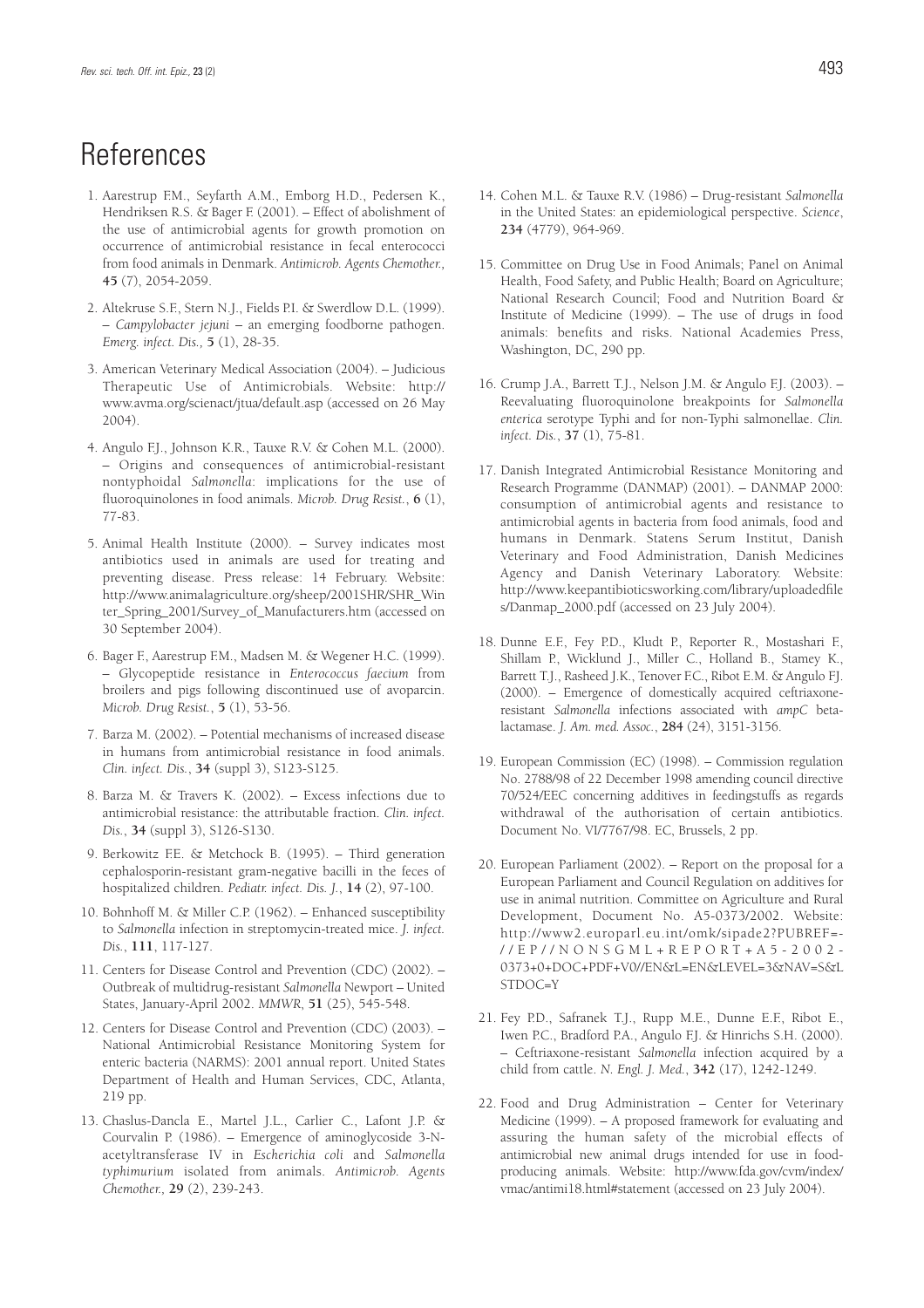- 23. Food and Drug Administration Center for Veterinary Medicine (2001). – Risk assessment of fluoroquinolone use in poultry. Website: http://www.fda.gov/cvm/antimicrobial/ Risk\_asses.htm (accessed on 23 July 2004).
- 24. Food and Drug Administration Center for Veterinary Medicine / Department of Health and Human Services (2004). – Initial decision: proposal to withdraw approval of the new animal drug application for enrofloxacin for poultry, 16 March 2004. Website: http://www.fda.gov/ohrms/ dockets/dailys/04/mar04/031604/00n-1571-idf0001 vol389.pdf
- 25. General Accounting Office (2004). Antimicrobial resistance: federal agencies need to better focus efforts to address risk to humans from antibiotic use in animals. Website: http://www.gao.gov/new.items/d04490.pdf (accessed on 23 July 2004).
- 26. Glynn M.K., Bopp C., Dewitt W., Dabney P., Mokhtar M. & Angulo F.J. (1998). – Emergence of multidrug-resistant *Salmonella enterica* serotype Typhimurium DT104 infections in the United States. *N. Engl. J. Med.*, **338** (19), 1333-1338.
- 27. Greko C. (1999). Antibiotics as growth promoters. *Acta vet. scand.*, **92** (suppl), 87-100.
- 28. Gupta A., Fontana J., Crowe C., Bolstorff B., Stout A., Van Duyne S., Hoekstra M.P., Whichard J.M., Barrett T.J., Angulo F.J. & the National Antimicrobial Resistance Monitoring System PulseNet Working Group. (2003). – Emergence of multidrug-resistant *Salmonella enterica* serotype Newport infections resistant to expanded-spectrum cephalosporins in the United States. *J. infect. Dis.*, **188** (11), 1707-1716.
- 29. Gupta A., Nelson J.M., Barrett T.J., Tauxe R.V., Rossiter S.P., Friedman C.R., Joyce K.W., Smith K.E., Jones T.F., Hawkins M.A., Shiferaw B., Beebe J.L., Vugia D.J., Rabatsky-Ehr T., Benson J.A., Root T.P., Angulo F.J. & the National Antimicrobial Resistance Monitoring System PulseNet Working Group. (2004). – Antimicrobial resistance among *Campylobacter strains*, United States, 1997-2001. *Emerg. infect. Dis.*, **10** (6), 1102-1109.
- 30. Helms M., Vastrup P., Gerner-Smidt P. & Mølbak K. (2002). Excess mortality associated with antimicrobial drug-resistant *Salmonella* Typhimurium. *Emerg, infect. Dis.*, **8** (5), 490-495.
- 31. Holmberg S.D., Osterholm M.T., Senger K.A. & Cohen M.L. (1984). – Drug-resistant *Salmonella* from animals fed antimicrobials. *N. Engl. J. Med.*, **311** (10), 617-622.
- 32. Holmberg S.D., Solomon S.L. & Blake P.A. (1987). Health and economic impacts of antimicrobial resistance. *Rev. infect. Dis.*, **9** (6), 1065-1078.
- 33. Hummel R., Tschape H. & Witte W. (1986). Spread of plasmid-mediated nourseothricin resistance due to antibiotic use in animal husbandry. *J. basic Microbiol.*, **26** (8), 461-466.
- 34. Institute of Medicine (2003). Microbial threats to health: emergence, detection, and response (M.S. Smolinski, M.A. Hamburg & J. Lederberg, eds). National Academies Press, Washington, DC, 367 pp.
- 35. Interagency Task Force on Antimicrobial Resistance (2000). A public health action plan to combat antimicrobial resistance. Website: http://www.cdc.gov/drugresistance/ actionplan/html/index.htm (accessed on 23 July 2004).
- 36. Kassenborg H.D., Smith K.E., Vugia D.J., Rabatsky-Ehr T., Bates M.R., Carter M.A., Dumas N.B., Cassidy M.P., Marano N., Tauxe R.V., Angulo F.J. & the Emerging Infections Program FoodNet Working Group (2004). Fluoroquinolone-resistant *Campylobacter* infections: eating poultry outside the home and foreign travel are risk factors. *Clin. infect. Dis.*, **38** (suppl 3), S279-S284.
- 37. Khachatourians G.G. (1998). Agricultural use of antibiotics and the evolution and transfer of antibiotic-resistant bacteria. *Can. med. Assoc. J.*, **159** (9), 1129-1136.
- 38. Klare I., Badstubner D., Konstabel C., Bohme G., Claus H. & Witte W. (1999). – Decreased incidence of VanA-type vancomycin-resistant enterococci isolated from poultry meat and fecal samples of humans in the community after discontinuation of avoparcin usage in animal husbandry. *Microb. Drug Resist.*, **5** (1), 45-52.
- 39. Lee L.A., Puhr N.D., Maloney E.K., Bean N.H. & Tauxe R.V. (1994). – Increase in antimicrobial resistant *Salmonella* infections in the United States, 1989-1990. *J. infect. Dis.*, **170** (1), 128-134.
- 40. Lester S.C., del Pilar Pla M., Wang F., Perez Schael I., Jiang H. & O'Brien T.F. (1990). – The carriage of *Escherichia coli* resistant to antimicrobial agents by healthy children in Boston, in Caracas, Venezuela and in Qin Pu, China. *N. Engl. J. Med.*, **323** (5), 285-289.
- 41. Levy S.B. (1997). Antibiotic resistance: an ecological imbalance. *In* Antibiotic resistance: origins, evolution, selection and spread (S.B. Levy, J. Goode & D.J. Chadwick, eds.). John Wiley & Sons, New York, 1-9.
- 42. McCarthy T., Phan Q., Mshar P., Mshar R., Howard R. & Hadler J. (2000). – Outbreak of multi-drug resistant *Salmonella* Newport associated with consumption of Italianstyle soft cheese, Connecticut. *In* Program and Abstracts of the 2nd International Conference on Emerging Infectious Diseases, 24-27 May, Atlanta. Centers for Disease Control and Prevention, Atlanta.
- 43. McDermott P.F., Bodeis S.M., English L.I., White D.G, Walker R.D., Zhao S., Simjee S. & Wagner D.D. (2002). – Ciprofloxacin resistance in *Campylobacter jejuni* evolves rapidly in chickens treated with fluoroquinolones. *J. infect. Dis.*, **185** (6), 837-840.
- 44. MacDonald K.L., Cohen M.L., Hargrett-Bean N.T., Wells J.G., Puhr N.D., Collin S.F. & Blake P.A. (1987). – Changes in antimicrobial resistance of *Salmonella* isolated from humans in the United States. *J. Am. med. Assoc.,* **258** (11), 1496-1499.
- 45. McDonald L.C., Rossiter S., Mackinson C., Wang Y.Y, Johnson S., Sullivan M., Sokolow R., DeBess E., Gilbert L., Benson J.A., Hill B. & Angulo F.J. (2001). - Quinupristindalfopristin-resistant *Enterococcus faecium* on chicken and in human stool specimens. *N. Engl. J. Med.*, **345** (16), 1155-1160.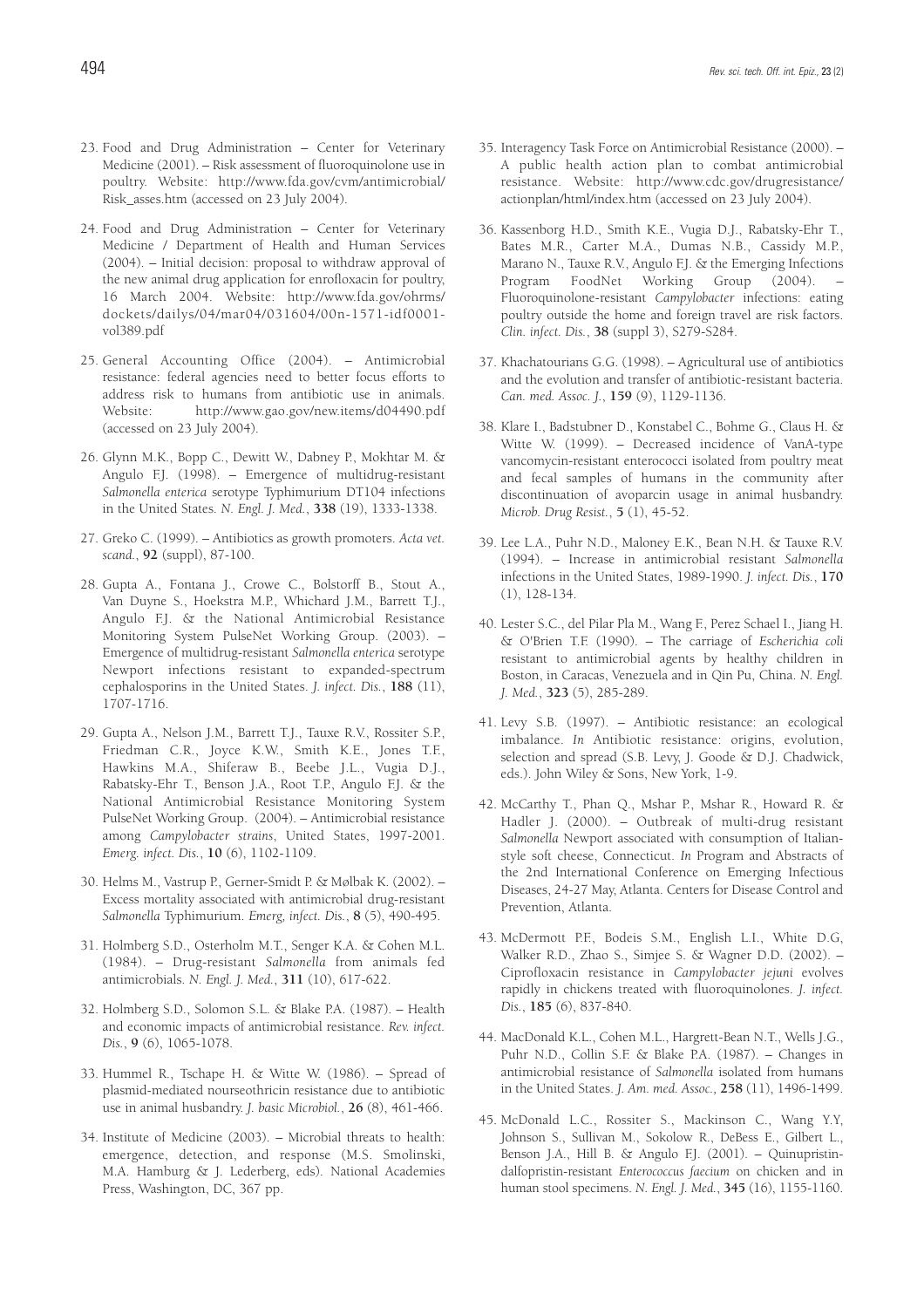- 46. Mellon M., Benbrook C. & Benbrook K. (2001). Hogging it: estimates of antimicrobial abuse in livestock. Union of Concerned Scientists Publications, Cambridge, 15-17.
- 47. Meng J. & Doyle M.P. (1998). Emerging and evolving microbial foodborne pathogens. *Bull. Inst. Pasteur*, **96** (3), 151-164.
- 48. Mølbak K., Baggesen D.L., Aarestrup F.M., Ebbesen J.M., Engberg J., Frydendahl K., Gerner-Smidt P., Petersen A.M. & Wegener H.C. (1999). – An outbreak of multi-drug resistant, quinolone-resistant *Salmonella enterica* serotype Typhimurium DT104. *N. Engl. J. Med.*, **341** (19), 1420-1425.
- 49. Murray B.E. (1992). Problems and dilemmas of antimicrobial resistance. *Pharmacotherapy*, **12** (suppl), 86-93.
- 50. Nakamura S., Yoshida H., Bogaski M., Nakamura M. & Kojima T. (1993). – Quinolone resistance mutations in DNA gyrase. *In* Molecular biology of DNA topoisomerases and its application to chemotherapy. Proceedings of the International Symposium on DNA Topoisomerases in Chemotherapy, 18-20 November 1991, Nagoya, Japan (T. Andoh, H. Ikeda & M. Oguro, eds). CDC Press, London, 135-143.
- 51. Neiman J., Engberg J., Mølbak K. & Wegener H.C. (2003). A case-control study of risk factors for sporadic campylobacter infections in Denmark. *Epidemiol. Infect.*, **130** (3), 353-366.
- 52. Nikolich M.P., Hong G., Shoemaker N.B. & Salyers A.A. (1994). – Evidence for natural horizontal transfer of tetQ between bacteria that normally colonize humans and bacteria that normally colonize livestock. *Appl. environ. Microbiol.*, **60** (9), 3255-3260.
- 53. OIE (World Organisation for Animal Health) (2003). OIE guidelines on antimicrobial resistance: reports prepared by the OIE *Ad hoc* group of experts on antimicrobial resistance. In *Rev. Sci. Tech. Off. int. Epiz.*, **20** (3), 797-870.
- 54. Olsen S.J., DeBess E.E., McGivern T.E., Marano N., Eby T., Mauvais S., Balan V.K., Zirnstein G., Cieslak P.R. & Angulo F.J. (2001). – A nosocomial outbreak of fluoroquinolone-resistant *Salmonella* infection. *N. Engl. J. Med.*, **344** (21), 1572-1579.
- 55. Oosterom J. (1991). Epidemiological studies and proposed preventive measures in the fight against human Salmonellosis. *Int. J. Food Microbiol.*, **12** (1), 41-51.
- 56. Pantosti A., Del Grosso M., Tagliabue S., Macri A. & Caprioli A. (1999). – Decrease of vancomycin-resistant enterococci in poultry meat after avoparcin ban (letter). *Lancet*, **354** (9180), 741-742.
- 57. Pavia A.T., Shipman L.D., Wells J.G., Puhr N.D., Smith J.D., McKinley T.W. & Tauxe R.V. (1990). – Epidemiologic evidence that prior antimicrobial exposure decreases resistance to infection by antimicrobial-sensitive *Salmonella. J. infect. Dis.,* **161** (2), 255-260.
- 58. Rende-Fournier R., Leclercq R., Galimand M., Duval J. & Courvalin P. (1993). – Identification of the *satA* gene encoding a streptogramin *A* acetyltransferase in *Enterococcus faecium* BM4145. *Antimicrob. Agents Chemother*., **37** (10), 2119-2125.
- 59. Ribot E.M., Wierzba R.K., Angulo F.J. & Barrett T.J. (2002). *Salmonella enterica* serotype Typhimurium DT104 isolated from humans, United States, 1985, 1990 and 1995. *Emerg. infect. Dis.,* **8** (4), 387-391.
- 60. Riley L.W., Cohen M.L., Seals J.E., Blaser M.J., Birkness K.A., Hargrett N.T., Martin S.M. & Feldman R.A. (1984). – Importance of host factors in human salmonellosis caused by multiresistant strains of *Salmonella. J. infect. Dis.,* **149** (6), 878-883.
- 61. Ryan C.A., Nickels M.K., Hargrett-Bean N.T., Potter M.E., Endo T., Mayer L., Langkop C.W., Gibson C., McDonald R.C., Kenney R.T., Puhr N.D., McDonnell P.J., Marin R.J., Cohen M.L. & Blake P.A. (1987). – Massive outbreak of antimicrobial-resistant salmonellosis traced to pasteurized milk. *J. Am. med. Assoc.*, **258** (22), 3269-3274.
- 62. Shea K.M. (2003). Antibiotic resistance: what is the impact of agricultural uses of antibiotics on children's health? *Pediatrics*, **112**, 253-258.
- 63. Shoemaker N.B., Wang G.R. & Salyers A.A. (1992). Evidence for natural transfer of a tetracycline resistance gene between bacteria from the human colon and bacteria from the bovine rumen. *Appl. environ. Microbiol.*, **58** (4), 1313-1320.
- 64. Smith K.E., Besser J.M., Hedberg C.W., Leano F.T., Bender J.B., Wicklund J.H., Johnson B.P., Moore K.A. & Osterholm M.T. (1999). – Quinolone-resistant *Campylobacter jejuni* infections in Minnesota, 1992-1998. *N. Engl. J. Med.*, **340** (20), 1525-1532.
- 65. Sorensen T.L., Wegener H.C. & Frimodt-Moller N. (2002). Resistant bacteria in retail meats and antimicrobial use in animals (letter). *N. Engl. J. Med.*, **346**, 777-779.
- 66. Spika J.S., Waterman S.H., Soo Hoo G.W., St. Louis M.E., Pacer R.E., James S.M., Bissett M.L., Mayer L.W., Chiu J.Y., Hall B. *et al.* (1987). – Chloramphenicol-resistant *Salmonella* Newport traced through hamburger to dairy farms: a major persisting source of human salmonellosis in California. *N. Engl. J. Med.*, **316** (10), 565-570.
- 67. Tauxe R.V. (1992). Epidemiology of *Campylobacter jejuni* infections in the United States and other industrialized nations. In *Campylobacter jejuni*: current status and future trends (I. Nanchamkin, M.J. Blaser & L.S. Tompkins, eds). American Society for Microbiology, Washington, DC, 9-19.
- 68. Tauxe R.V., Cavanagh T.R. & Cohen M.L. (1989). Interspecies gene transfer *in vivo* producing an outbreak of multiply resistant Shigellosis. *J. infect. Dis.*, **160** (6), 1067- 1070.
- 69. Travers K. & Barza M. (2002). Morbidity of infections caused by antimicrobial-resistant bacteria. *Clin. infect. Dis.*, **34** (suppl 3), 131-134.
- 70. United States Department of Agriculture, Food Safety and Inspection Service, Science and Technology Microbiology Division (1996). – Nationwide broiler chicken microbiological baseline data collection program, July 1994- June 1995. Website: http://www.fsis.usda.gov/OPHS/ baseline/contents.htm